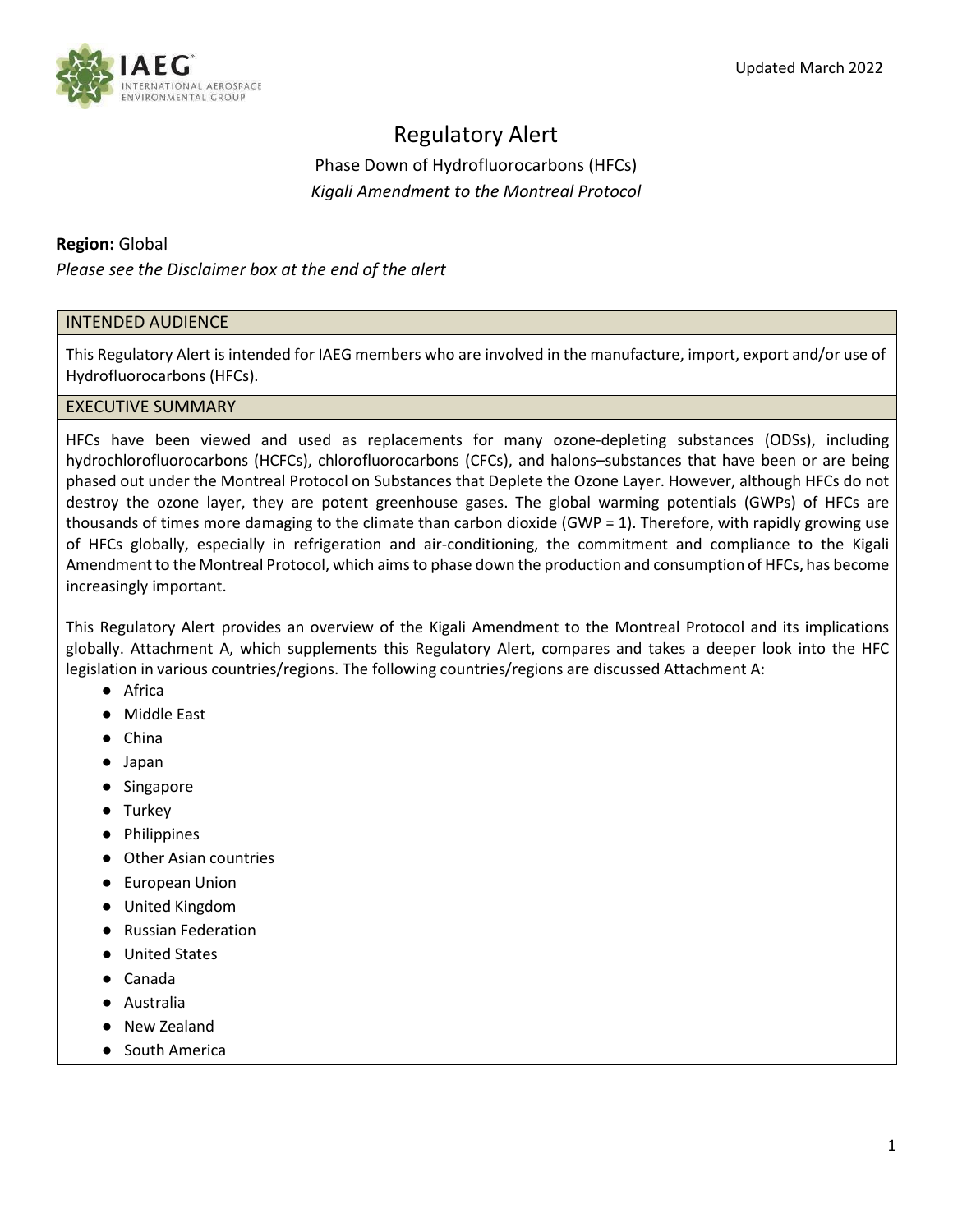

## BACKGROUND ON REGULATION

The Kigali Amendment to the Montreal Protocol is an international agreement that was achieved following the acceptance of Parties of the Montreal Protocol to phase down HFCs. The agreement was reached at the 28<sup>th</sup> Meeting of the Parties on 15 October 2016 in Kigali, Rwanda. With a global adherence to the Kigali Amendment, a global warming of up to 0.5°C resulting from HFCs is estimated to be avoided by 2100. The Global Warming Potential (GWP) was developed to allow comparisons of the global warming impacts of different gases. Specifically, it is a measure of how much energy the emissions of 1 ton of a gas will absorb over a given period of time relative to the emissions of 1 ton of carbon dioxide (CO<sub>2</sub>). The larger the GWP, the more that a given gas warms the Earth compared to CO<sub>2</sub> over that time period. The time period usually used for GWPs is 100 years." The GWP for HFCs is up to 14,800.

The Parties of the Montreal Protocol are divided according to Article 5 ('Article 5 Parties') and Article 2J ('Non-Article 5 Parties') of the Kigali Amendment to the Montreal Protocol. Article 5 Parties are developing countries whereas Non-Article 5 Parties are developed countries (see [List of Developing Countries\)](https://ozone.unep.org/treaties/montreal-protocol/meetings/first-meeting-parties/decisions/decision-i12e-clarification-terms-and-definitions-developing-countries). Each of these set of parties is split into 2 further groups:

- Article 5 Parties: Group 1 (majority of parties)
- Article 5 Parties: Group 2 (Bahrain, India, Iran, Iraq, Kuwait,Oman, Pakistan,Qatar, Saudi Arabia, and the United Arab Emirates)
- Non-Article 5 Parties ('Main Group')
- Non-Article 5 Parties ('Other Group' Belarus, Russia, Kazakhstan, Tajikistan, and Uzbekistan)

Specific requirements for the groups mentioned above, including HFC phase-down schedules, are outlined within the Kigali [Amendment](https://ozone.unep.org/treaties/montreal-protocol/amendments/kigali-amendment-2016-amendment-montreal-protocol-agreed) to the Montreal Protocol and Attachment A to this Regulatory Alert.

#### **APPLICABILITY**

The 28<sup>th</sup> Meeting of the Parties to the Montreal Protocol and enforcement of the Kigali Amendment to the Montreal Protocol on 1 January 2019, initiated a great focus and drive to phase down HFCs globally, especially the elimination of refrigerants(containing HFCs) that have a high GWP. Although only some countries have adopted the Kigali Amendment and set a phase-down schedule in accordance with the Kigali Amendment, most countries have agreed to the spirit of the Kigali Amendment. There are now 129 countries and the EU (as of 20 January 2022) that have committed to the Kigali Amendment through its ratification (see the [Status of Ratification by Country](https://ozone.unep.org/all-ratifications) or Attachment A for countries that have ratified the Kigali Amendment).

## RELEVANT DATES

- ❖ **28th Meeting of Parties (Kigali Amendment to the Montreal Protocol):** 15 October 2016
- ❖ **Kigali Amendment to the Montreal Protocol in force:** 1 January 2019

Other relevant dates, including HFC phase-down schedules, are specified in Attachment A (see Regulatory Timeline and Phase-Down Plan sections/rows).

# REGULATORY OBLIGATIONS

The Kigali Amendment to the Montreal Protocol and supporting legislation have various regulatory obligations that may apply to manufacturers, importers and exporters of HFCs (see Attachment A for specific regulatory obligations for a particular country/region).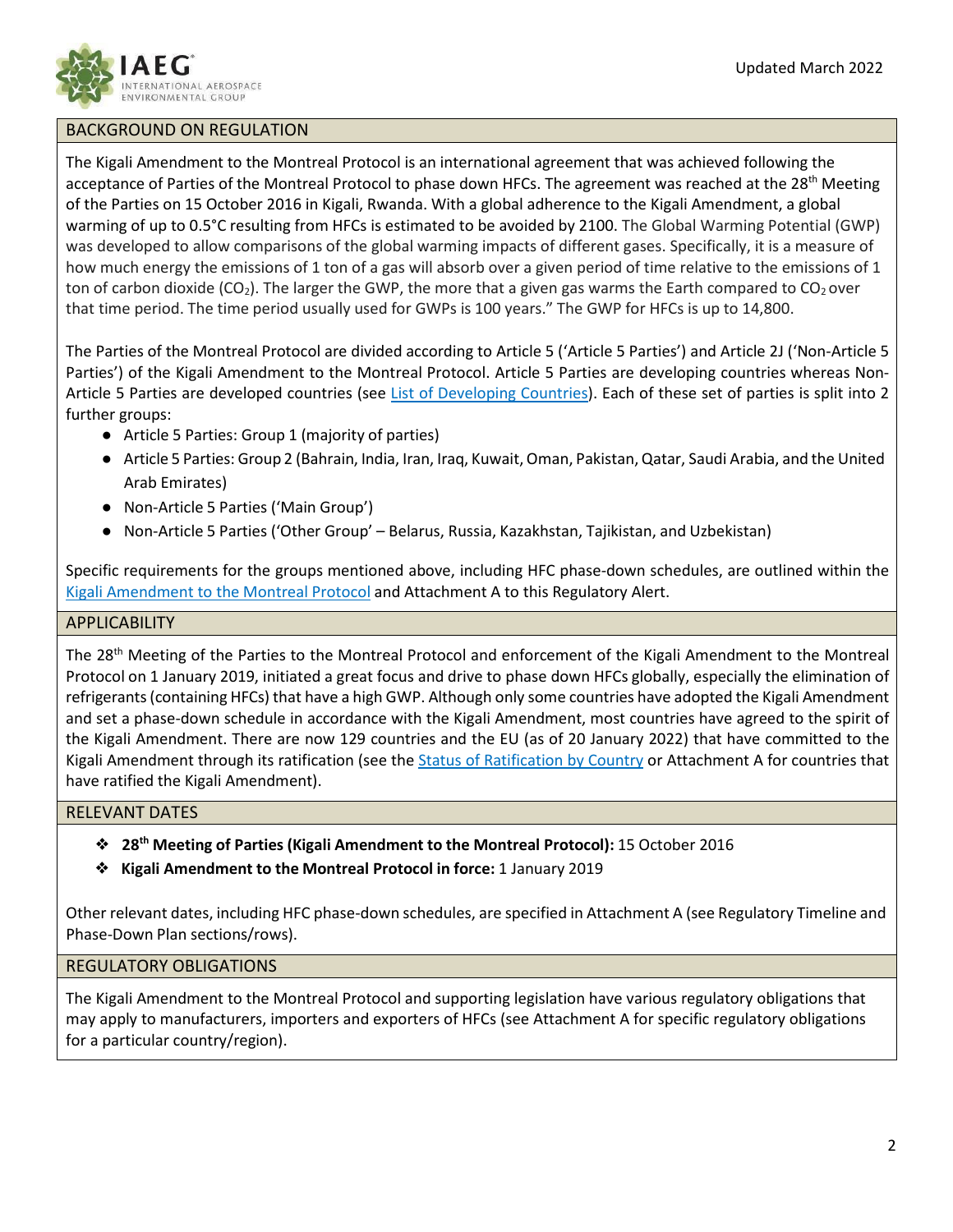

# RISKS TO AEROSPACE AND DEFENSE

Violation of the Kigali Amendment or supporting legislation may result in penalties such as fines and imprisonment as well as damage to the company's reputation (see Attachment A for specific risks for a particular country/region).

#### USEFUL LINKS

**Kigali Amendment to the Montreal Protocol (includes HFC Phase-Down Schedules):**

[https://ozone.unep.org/treaties/montreal-protocol/amendments/kigali-amendment-2016-amendment-montreal](https://ozone.unep.org/treaties/montreal-protocol/amendments/kigali-amendment-2016-amendment-montreal-protocol-agreed)[protocol-agreed](https://ozone.unep.org/treaties/montreal-protocol/amendments/kigali-amendment-2016-amendment-montreal-protocol-agreed)

#### **Montreal Protocol on Substances that Deplete the Ozone Layer:**

<https://ozone.unep.org/treaties/montreal-protocol>

### **List of Developing Countries (Montreal Protocol):**

[https://ozone.unep.org/treaties/montreal-protocol/meetings/first-meeting-parties/decisions/decision-i12e](https://ozone.unep.org/treaties/montreal-protocol/meetings/first-meeting-parties/decisions/decision-i12e-clarification-terms-and-definitions-developing-countries)[clarification-terms-and-definitions-developing-countries](https://ozone.unep.org/treaties/montreal-protocol/meetings/first-meeting-parties/decisions/decision-i12e-clarification-terms-and-definitions-developing-countries)

## **Status of Ratification by Country:**

<https://ozone.unep.org/all-ratifications>

## DISCLAIMER

THIS DOCUMENT IS PROVIDED BY INTERNATIONAL AEROSPACE ENVIRONMENTAL GROUP, INC. ("IAEG") FOR INFORMATIONAL PURPOSES ONLY. ANY INACCURACY OR OMISSION IS NOT THE RESPONSIBILITY OF IAEG. DETERMINATION OF WHETHER AND/OR HOW TO USE ALL OR ANY PORTION OF THIS DOCUMENT IS TO BE MADE IN YOUR SOLE AND ABSOLUTE DISCRETION. PRIOR TO USING THIS DOCUMENT OR ITS CONTENTS, YOU SHOULD REVIEW IT WITH YOUR OWN LEGAL COUNSEL. NO PART OF THIS DOCUMENT CONSTITUTES LEGAL ADVICE. USE OF THIS DOCUMENT IS VOLUNTARY. IAEG DOES NOT MAKE ANY REPRESENTATIONS OR WARRANTIES WITH RESPECT TO THIS DOCUMENT OR ITS CONTENTS. IAEG HEREBY DISCLAIMS ALL WARRANTIES OF ANY NATURE, EXPRESS, IMPLIED OR OTHERWISE, OR ARISING FROM TRADE OR CUSTOM, INCLUDING, WITHOUT LIMITATION, ANY IMPLIED WARRANTIES OF MERCHANTABILITY, NONINFRINGEMENT, QUALITY, TITLE, FITNESS FOR A PARTICULAR PURPOSE, COMPLETENESS OR ACCURACY. TO THE FULLEST EXTENT PERMITTED BY APPLICABLE LAWS, IAEG SHALL NOT BE LIABLE FOR ANY LOSSES, EXPENSES OR DAMAGES OF ANY NATURE, INCLUDING, WITHOUT LIMITATION, SPECIAL, INCIDENTAL, PUNITIVE, DIRECT, INDIRECT OR CONSEQUENTIAL DAMAGES OR LOST INCOME OR PROFITS, RESULTING FROM OR ARISING OUT OF A COMPANY'S OR INDIVIDUAL'S USE OF THIS DOCUMENT, WHETHER ARISING IN TORT, CONTRACT, STATUTE, OR OTHERWISE, EVEN IF ADVISED OF THE POSSIBILITY OF SUCH DAMAGES.

© 2021 International Aerospace Environmental Group® ALL RIGHTS RESERVED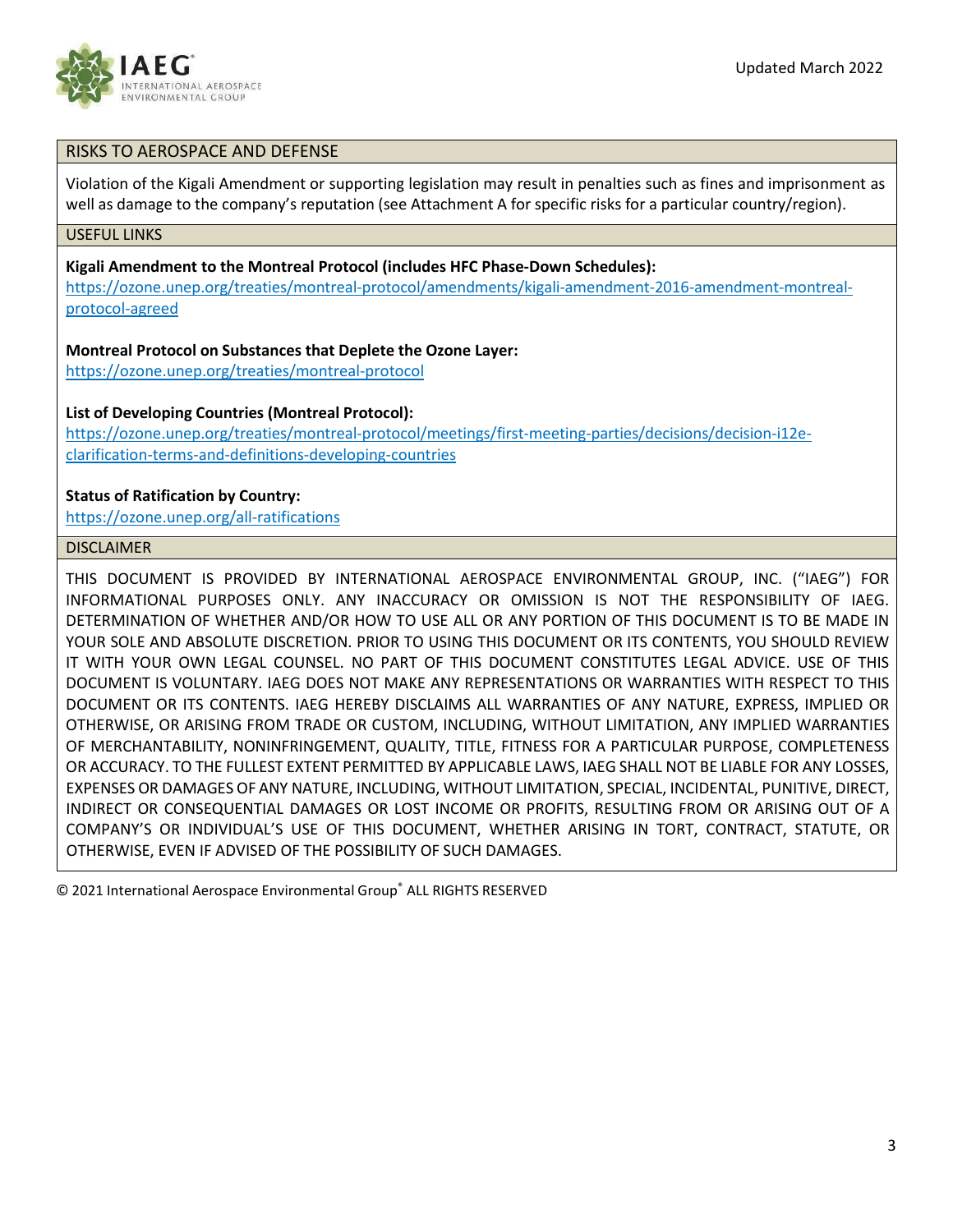| <b>Region</b>              | <b>ASIA</b>                                                                                                                                                                                                                                                                                                                                                                                                                                                                                                                                                                                                                                                                                                                                                                                            |                                                                                                                                                                                                                                                                                                                                                                                                                                                                                                                                                                                                                                                                                                                                                                             |                                                                                                                                                                                                                                                                                                                                                                                                                                                                                           |                                                                                                                                                                                                                                                                                                                                                                                                                                                                                                                                                                                                                                                                                                                                                                                                                                                                                                                                                                                                                                                                                                                                                                                                                                                                                    |                                                                                                                                                                                                                                                                                                                                                                                                                                                                                                                                                                                                                                                                                                                                                                                                                                                                              |
|----------------------------|--------------------------------------------------------------------------------------------------------------------------------------------------------------------------------------------------------------------------------------------------------------------------------------------------------------------------------------------------------------------------------------------------------------------------------------------------------------------------------------------------------------------------------------------------------------------------------------------------------------------------------------------------------------------------------------------------------------------------------------------------------------------------------------------------------|-----------------------------------------------------------------------------------------------------------------------------------------------------------------------------------------------------------------------------------------------------------------------------------------------------------------------------------------------------------------------------------------------------------------------------------------------------------------------------------------------------------------------------------------------------------------------------------------------------------------------------------------------------------------------------------------------------------------------------------------------------------------------------|-------------------------------------------------------------------------------------------------------------------------------------------------------------------------------------------------------------------------------------------------------------------------------------------------------------------------------------------------------------------------------------------------------------------------------------------------------------------------------------------|------------------------------------------------------------------------------------------------------------------------------------------------------------------------------------------------------------------------------------------------------------------------------------------------------------------------------------------------------------------------------------------------------------------------------------------------------------------------------------------------------------------------------------------------------------------------------------------------------------------------------------------------------------------------------------------------------------------------------------------------------------------------------------------------------------------------------------------------------------------------------------------------------------------------------------------------------------------------------------------------------------------------------------------------------------------------------------------------------------------------------------------------------------------------------------------------------------------------------------------------------------------------------------|------------------------------------------------------------------------------------------------------------------------------------------------------------------------------------------------------------------------------------------------------------------------------------------------------------------------------------------------------------------------------------------------------------------------------------------------------------------------------------------------------------------------------------------------------------------------------------------------------------------------------------------------------------------------------------------------------------------------------------------------------------------------------------------------------------------------------------------------------------------------------|
| <b>Country</b>             | China                                                                                                                                                                                                                                                                                                                                                                                                                                                                                                                                                                                                                                                                                                                                                                                                  | Japan                                                                                                                                                                                                                                                                                                                                                                                                                                                                                                                                                                                                                                                                                                                                                                       | Singapore                                                                                                                                                                                                                                                                                                                                                                                                                                                                                 |                                                                                                                                                                                                                                                                                                                                                                                                                                                                                                                                                                                                                                                                                                                                                                                                                                                                                                                                                                                                                                                                                                                                                                                                                                                                                    | Philippines                                                                                                                                                                                                                                                                                                                                                                                                                                                                                                                                                                                                                                                                                                                                                                                                                                                                  |
|                            |                                                                                                                                                                                                                                                                                                                                                                                                                                                                                                                                                                                                                                                                                                                                                                                                        |                                                                                                                                                                                                                                                                                                                                                                                                                                                                                                                                                                                                                                                                                                                                                                             |                                                                                                                                                                                                                                                                                                                                                                                                                                                                                           |                                                                                                                                                                                                                                                                                                                                                                                                                                                                                                                                                                                                                                                                                                                                                                                                                                                                                                                                                                                                                                                                                                                                                                                                                                                                                    |                                                                                                                                                                                                                                                                                                                                                                                                                                                                                                                                                                                                                                                                                                                                                                                                                                                                              |
|                            |                                                                                                                                                                                                                                                                                                                                                                                                                                                                                                                                                                                                                                                                                                                                                                                                        |                                                                                                                                                                                                                                                                                                                                                                                                                                                                                                                                                                                                                                                                                                                                                                             |                                                                                                                                                                                                                                                                                                                                                                                                                                                                                           |                                                                                                                                                                                                                                                                                                                                                                                                                                                                                                                                                                                                                                                                                                                                                                                                                                                                                                                                                                                                                                                                                                                                                                                                                                                                                    |                                                                                                                                                                                                                                                                                                                                                                                                                                                                                                                                                                                                                                                                                                                                                                                                                                                                              |
|                            |                                                                                                                                                                                                                                                                                                                                                                                                                                                                                                                                                                                                                                                                                                                                                                                                        | 'Ozone Layer Protection Law' - Act on the                                                                                                                                                                                                                                                                                                                                                                                                                                                                                                                                                                                                                                                                                                                                   |                                                                                                                                                                                                                                                                                                                                                                                                                                                                                           |                                                                                                                                                                                                                                                                                                                                                                                                                                                                                                                                                                                                                                                                                                                                                                                                                                                                                                                                                                                                                                                                                                                                                                                                                                                                                    |                                                                                                                                                                                                                                                                                                                                                                                                                                                                                                                                                                                                                                                                                                                                                                                                                                                                              |
| <b>Legislation Name</b>    | Regulation on Administration of ODSs and<br>HFCs (draft for public comments)                                                                                                                                                                                                                                                                                                                                                                                                                                                                                                                                                                                                                                                                                                                           | Protection of the Ozone Layer Through the<br>Control of Specified Substances and Other<br>Measures<br>'F-Gas Act' - Act on Rational Use and<br>Appropriate Management of Fluorocarbons                                                                                                                                                                                                                                                                                                                                                                                                                                                                                                                                                                                      | Environmental Protection and<br>Management Act (EPMA)                                                                                                                                                                                                                                                                                                                                                                                                                                     | 'F-Gas Regulation' (Draft) - Regulation on Fluorinated<br>Greenhouse Gases                                                                                                                                                                                                                                                                                                                                                                                                                                                                                                                                                                                                                                                                                                                                                                                                                                                                                                                                                                                                                                                                                                                                                                                                         | Department of Environment and Natural<br>Resources (DENR) Administrative Order No.<br>2021-31: Chemical Control Order (CCO) for<br><b>HFCs</b>                                                                                                                                                                                                                                                                                                                                                                                                                                                                                                                                                                                                                                                                                                                               |
| Scope                      | The Ministry of Ecology and Environment's<br>(MEE) Draft Regulation implements China's<br>obligations under the Montreal Protocol in<br>phasing out the consumption and production<br>of ODSs, including the phasing down of HFCs.<br>It implements the Regulations on<br>Administration of ODSs, which came into<br>effect on 1 June 2010.<br>Any company that produces, sells or uses<br>ODSs and HFCs in China will need to apply<br>annually to the authorities for a quota specific<br>licence. This will enable the authorities to plan<br>to reduce the permitted amount of the<br>substances being produced.                                                                                                                                                                                   | The Ministry of Environment's and Ministry of<br>Economy, Trade and Industry's (METI) Ozone<br>Layer Protection Law included HFCs on 4 July<br>2018. The aim of the Law is to limit<br>production/consumption of HFCs in<br>accordance with the Kigali Amendment to the<br>Montreal Protocol (in force: 1 January 2019).<br>According to the Law, manufacturers and<br>importers of HFCs are required to obtain<br>permission from the METI.<br>The F-Gas Act, which was also issued by the<br>Ministry of Environment and METI, considers<br>the complete life cycle of fluorocarbons. It<br>aims to reduce the use of fluorocarbons<br>through the manufacture of alternative<br>substances and reduction in the amount of<br>fluorocarbons in products.                  | The National Environment Agency's<br>added HFCs to its list of hazardous<br>substances on 1 June 2018. The aim of<br>the Act is to limit consumption of HFCs<br>(Singapore has no production of HFCs)<br>in accordance with the Kigali<br>Amendment to the Montreal Protocol<br>(in force: 1 January 2019). According to<br>the Act, any company that imports or<br>exports the listed HFCs must obtain a<br>hazardous substances licence from the<br>NEA (Pollution Control Department). | (NEA) Second Schedule under the EPMA The Ministry of Environment and Urbanization's Draft   health and the environment<br>F-Gas Regulation implements the EU F-Gas Regulation   - increase awareness on the toxicity of HFCs,<br>(Regulation (EU) No 517/2014), which came into effect as well as the availability of technically<br>on 1 January 2015. The Draft Regulation also repeals<br>the Turkish Regulation on Fluorinated Greenhouse<br>Gases, which was published in the Official Gazette or<br>4 January 2018.<br>The Draft Regulation covers various principles<br>including labelling, reporting, placing on the market,<br>import and exportof HFCs.                                                                                                                                                                                                                                                                                                                                                                                                                                                                                                                                                                                                                 | The DENR's CCO for HFCs commits the<br>Philippines to phasing down the use and<br>importation of 18 HFCs (from Annex F of the<br>Kigali Amendment to the Montreal Protocol).<br>The main aims of the CCO are to:<br>- reduce the risk of HFC exposures to human<br>superior and safer alternatives<br>ensure the proper implementation of the<br>existing framework and introduce appropriate<br>prevention-based programmes to mitigate,<br>reduce and eliminate the risks of HFCs<br>Any person that imports HFCs will need to<br>register with the Environmental Management<br>Bureau (EMB). The EMB will establish an<br>import quota allocation system in 2024.<br>Companies that imported HFCs during 2020-<br>2022 will be granted quota allocations and<br>permitted to apply for a certificate of<br>registration and pre-shipment importation<br>clearance (PSIC). |
| <b>Regulatory Timeline</b> | Published: 19 May 2020<br>Deadline for public comments: 22 June 2020                                                                                                                                                                                                                                                                                                                                                                                                                                                                                                                                                                                                                                                                                                                                   | <b>Ozone Layer Protection Law:</b><br>Published: 20 May 1988 •<br>Effective: 20 May 1988<br>· Amended: 4 July 2018<br>F-Gas Act:<br>Published: 22 June 2001<br>Effective: 22 June 2001<br>Amended: 12 June 2013                                                                                                                                                                                                                                                                                                                                                                                                                                                                                                                                                             | · Enacted: 1 April 1999<br>· Published: 1 June 2018*<br>• Effective: 1 January 2019*<br>• Amendment: 12 July 2019<br>*Amendment that first included HFCs.                                                                                                                                                                                                                                                                                                                                 | Published: 11 December 2020<br>Proposed prohibition on placing disposable<br>containers onthe market: 1 January 2022<br>• Proposed prohibition on placing extruded<br>polystyrene (XPS) foams and aerosols on the market:<br>1 January 2023*<br>. Proposed prohibition on the use of HFCs to<br>service ormaintain refrigeration equipment: 1<br>January 2023**<br>• Proposed prohibition on placing foams other than<br>XPS onthe market: 1 January 2025*<br>· Proposed prohibition on placing freezers and<br>refrigeratorson the market: 1 January 2027*<br>Proposed prohibition on trade with countries not a<br>party of Kigali Amendment: 1 January 2033<br>• Proposed prohibition on the use of reclaimed or<br>recycled HFCs to service or maintain existing<br>refrigeration equipment:1 January 2033***<br>• Proposed prohibition on the use of HFCs to<br>service ormaintain existing refrigeration<br>equipment (for military equipment and health<br>uses): 1 January 2033 ***<br>*For products/equipment containing HFCs with a<br>GlobalWarming Potential (GWP) of 150 or more.<br>**Applies for HFCs with a GWP of 2,500 or more, and<br>equipment with a charge size of 40 tonnes of CO2 or<br>more (exception applies to equipment designed to<br>cool to -50°C. | • Published: 13 October 2021<br>· Effective: 15 days after promulgation in a<br>newspaper of general circulation*<br>*Acknowledgement from the Office of the<br>National Administrative Register (ONAR) is also<br>required in order for the Philippines' CCO for<br>HFCs to come into effective.                                                                                                                                                                                                                                                                                                                                                                                                                                                                                                                                                                            |
| <b>Phase-Down Plan</b>     | China has accepted the Kigali Amendment to<br>the Montreal Protocol.<br>According to the Draft Regulation, the MEE<br>and other authorities shall submit a draft<br>National Plan for the Phase-Out of ODSs and<br>the Phase-Down of HFCs to the State Council<br>for approval and implementation. The<br>National Plan will be based on the Kigali<br>Amendment.<br>During the HFC phase-down transition period<br>(2024 to 2045), the following targets are<br>expected to be achieved (according to the<br>Group 1, Article 5 of the Kigali Amendment):<br>• 10% reduction of HFC<br>production/consumption by 2029<br>30% reduction of HFC<br>production/consumption by 2035<br>50% reduction of HFC<br>production/consumption by 2040<br>• 80% reduction of HFC<br>production/consumption by 2045 | Japan has accepted the Kigali Amendment to<br>the Montreal Protocol. Although the Ozone<br>Layer Protection Law and F-Gas Act does not<br>specify a HFC phase-down schedule, Japan is<br>obliged to comply with the schedule set out in<br>the Kigali Amendment.<br>During the HFC phase-down transition period<br>(2019 to 2036), the following targets are<br>expected to be achieved (according to the<br>Main Group, Non-Article 5 of the Kigali<br>Amendment):<br>● 10% reduction of HFC<br>production/consumption by 2019<br>40% reduction of HFC<br>production/consumption by 2024<br>• 70% reduction of HFC<br>production/consumption by 2029<br>● 80% reduction of HFC<br>production/consumption by 2034<br>85% reduction of HFC<br>production/consumption by 2036 | Singapore has not yet ratified the Kigali<br>Amendment to the Montreal Protocol.<br>However, upon ratification of the Kigali<br>Amendment, Singapore (Article 5 Party:<br>Group 1) will commit to an 80%<br>reduction of HFC consumption by 2045<br>(Singapore has no production of HFCs).                                                                                                                                                                                                | ***Applies for HFCs with a GWP of 2,500 or above.<br>Turkey has not yet ratified the Kigali Amendment to<br>the Montreal Protocol. However, upon ratification o<br>the Kigali Amendment, Turkey (Article 5 Party: Group<br>1) will commit toan 80% reduction of HFC<br>production/consumption by 2045.<br>According to the Draft Regulation, the Ministry of<br>Environment and Urbanization will set annual HFC<br>quotas forthe 2024 to 2045 period, and after 2045.<br>This will be based onthe Kigali Amendment to the<br>Montreal Protocol - the Draft Regulation proposes to<br>implement this.                                                                                                                                                                                                                                                                                                                                                                                                                                                                                                                                                                                                                                                                              | The Philippines has not yet ratified the Kigali<br>Amendment to the Montreal Protocol in which<br>they are an Article 5: Group 1 Party. However,<br>the Philippines' CCO for HFCs commits to an<br>80% reduction to its HFC consumption by 2045<br>in line with the Kigali Amendment (the<br>Philippines has no production or export of<br>HFCs).<br>During the HFC phase-down transition period<br>(2024 to 2045), the following targets are<br>expected to be achieved:<br>• 10% reduction of HFC consumption by 2029<br>• 30% reduction of HFC consumption by 2035<br>• 50% reduction of HFC consumption by 2040<br>• 80% reduction of HFC consumption by<br>2045*<br>*Importation of the remaining 20% shall be<br>permitted for the servicing sector.                                                                                                                   |
| Exemption                  | · For laboratory or analytical use<br>Essential use where a suitable alternative is<br>not available<br>For use in feedstock                                                                                                                                                                                                                                                                                                                                                                                                                                                                                                                                                                                                                                                                           | There are no exemptions provided.                                                                                                                                                                                                                                                                                                                                                                                                                                                                                                                                                                                                                                                                                                                                           | • Manufactured product containing<br>HFCs, excluding a container containing<br><b>HFCs</b>                                                                                                                                                                                                                                                                                                                                                                                                | Military equipment<br>Human health uses (e.g. medical aerosols)                                                                                                                                                                                                                                                                                                                                                                                                                                                                                                                                                                                                                                                                                                                                                                                                                                                                                                                                                                                                                                                                                                                                                                                                                    | • Essential use where a suitable alternative is<br>not available                                                                                                                                                                                                                                                                                                                                                                                                                                                                                                                                                                                                                                                                                                                                                                                                             |
| <b>Concerned Actors</b>    | Manufacturers, importers and exporters                                                                                                                                                                                                                                                                                                                                                                                                                                                                                                                                                                                                                                                                                                                                                                 | Manufacturers, importers and exporters                                                                                                                                                                                                                                                                                                                                                                                                                                                                                                                                                                                                                                                                                                                                      | Importers and exporters                                                                                                                                                                                                                                                                                                                                                                                                                                                                   | Manufacturers, importers and exporters                                                                                                                                                                                                                                                                                                                                                                                                                                                                                                                                                                                                                                                                                                                                                                                                                                                                                                                                                                                                                                                                                                                                                                                                                                             | Importers                                                                                                                                                                                                                                                                                                                                                                                                                                                                                                                                                                                                                                                                                                                                                                                                                                                                    |
| Risk                       | Penalties for non-compliance include fines of<br>up to 10 million yuan (about \$1,555,600).                                                                                                                                                                                                                                                                                                                                                                                                                                                                                                                                                                                                                                                                                                            | Penalties for non-compliance include fines of<br>up to 1 million yen (about \$9,170) and/or<br>imprisonment up to 3 years.                                                                                                                                                                                                                                                                                                                                                                                                                                                                                                                                                                                                                                                  | Penalties for non-compliance include<br>fines of up to \$50,000 and/or<br>imprisonment up to 2 years. A further<br>fine of up to \$2,000 (for every day) may<br>be given if the offence continues after<br>conviction.                                                                                                                                                                                                                                                                    | Penalties for non-compliance are determined by<br>ndividualMember States.                                                                                                                                                                                                                                                                                                                                                                                                                                                                                                                                                                                                                                                                                                                                                                                                                                                                                                                                                                                                                                                                                                                                                                                                          | Penalties for non-compliance for this CCO<br>include fines of between ten thousand pesos<br>(Php 10,000) but not more than fifty thousand<br>pesos (Php 50,000) per instance of violation.                                                                                                                                                                                                                                                                                                                                                                                                                                                                                                                                                                                                                                                                                   |
| <b>Official Source</b>     | http://www.mee.gov.cn/xxgk2018/xxgk/xxgk<br>06/202005/W020200521556565109307.pdf                                                                                                                                                                                                                                                                                                                                                                                                                                                                                                                                                                                                                                                                                                                       | nttp://www.japaneselawtranslation.go.jp/law<br>detail/?ft=1&re=02&dn=1&x=34&y=15&co=0<br>1&ia=03&ja=04&ky=ozone&page=7                                                                                                                                                                                                                                                                                                                                                                                                                                                                                                                                                                                                                                                      | https://sso.agc.gov.sg/Act/EPMA1999#<br>$Sc2-$                                                                                                                                                                                                                                                                                                                                                                                                                                            | http://www.iaeg.com/elements/pdf/Turkey-<br>Draft-F-Gas-Regulation-(English).docx                                                                                                                                                                                                                                                                                                                                                                                                                                                                                                                                                                                                                                                                                                                                                                                                                                                                                                                                                                                                                                                                                                                                                                                                  | https://www.iaeg.com/elements/pdf/newslett<br>ers-12-21/PHL CCO for HFCs.pdf                                                                                                                                                                                                                                                                                                                                                                                                                                                                                                                                                                                                                                                                                                                                                                                                 |
| <b>Additional Source 1</b> | https://www.igsd.org/wp-<br>content/uploads/2020/06/Bilingual-version-<br>of-China-ODSs-and-HFCs-Regulation-<br>Amendment-for-Public%20Comments.pdf                                                                                                                                                                                                                                                                                                                                                                                                                                                                                                                                                                                                                                                    | ttps://www.meti.go.jp/policy/chemical manag<br>ment/ozone/law ozone schedule.html                                                                                                                                                                                                                                                                                                                                                                                                                                                                                                                                                                                                                                                                                           | N/A                                                                                                                                                                                                                                                                                                                                                                                                                                                                                       | http://www.iaeg.com/elements/pdf/Turkey-Draft-F-<br>Gas-Regulation-(English).docx                                                                                                                                                                                                                                                                                                                                                                                                                                                                                                                                                                                                                                                                                                                                                                                                                                                                                                                                                                                                                                                                                                                                                                                                  | N/A                                                                                                                                                                                                                                                                                                                                                                                                                                                                                                                                                                                                                                                                                                                                                                                                                                                                          |
| Additional Source 2 N/A    |                                                                                                                                                                                                                                                                                                                                                                                                                                                                                                                                                                                                                                                                                                                                                                                                        | http://www.japaneselawtranslation.go.jp/law<br><u>/detail/?ft=1&amp;re=02&amp;dn=1&amp;x=34&amp;y=15&amp;co=0</u> N/A<br>1&ia=03&ja=04&ky=ozone&page=8                                                                                                                                                                                                                                                                                                                                                                                                                                                                                                                                                                                                                      |                                                                                                                                                                                                                                                                                                                                                                                                                                                                                           | N/A                                                                                                                                                                                                                                                                                                                                                                                                                                                                                                                                                                                                                                                                                                                                                                                                                                                                                                                                                                                                                                                                                                                                                                                                                                                                                | N/A                                                                                                                                                                                                                                                                                                                                                                                                                                                                                                                                                                                                                                                                                                                                                                                                                                                                          |
| <b>Substance List</b>      | http://www.iaeg.com/elements/pdf/Montrea<br><b>IProtocol SubstanceList.xlsx</b>                                                                                                                                                                                                                                                                                                                                                                                                                                                                                                                                                                                                                                                                                                                        | bstanceList.xlsx                                                                                                                                                                                                                                                                                                                                                                                                                                                                                                                                                                                                                                                                                                                                                            | pore SubstanceList.xlsx                                                                                                                                                                                                                                                                                                                                                                                                                                                                   | http://www.iaeg.com/elements/pdf/Japan Suhttp://www.iaeg.com/elements/pdf/Singahttp://www.iaeg.com/elements/pdf/Turkey SubstanceLi http://www.iaeg.com/elements/pdf/Montrea<br>st.xlsx                                                                                                                                                                                                                                                                                                                                                                                                                                                                                                                                                                                                                                                                                                                                                                                                                                                                                                                                                                                                                                                                                             | <b>IProtocol SubstanceList.xlsx</b>                                                                                                                                                                                                                                                                                                                                                                                                                                                                                                                                                                                                                                                                                                                                                                                                                                          |
|                            |                                                                                                                                                                                                                                                                                                                                                                                                                                                                                                                                                                                                                                                                                                                                                                                                        |                                                                                                                                                                                                                                                                                                                                                                                                                                                                                                                                                                                                                                                                                                                                                                             |                                                                                                                                                                                                                                                                                                                                                                                                                                                                                           |                                                                                                                                                                                                                                                                                                                                                                                                                                                                                                                                                                                                                                                                                                                                                                                                                                                                                                                                                                                                                                                                                                                                                                                                                                                                                    |                                                                                                                                                                                                                                                                                                                                                                                                                                                                                                                                                                                                                                                                                                                                                                                                                                                                              |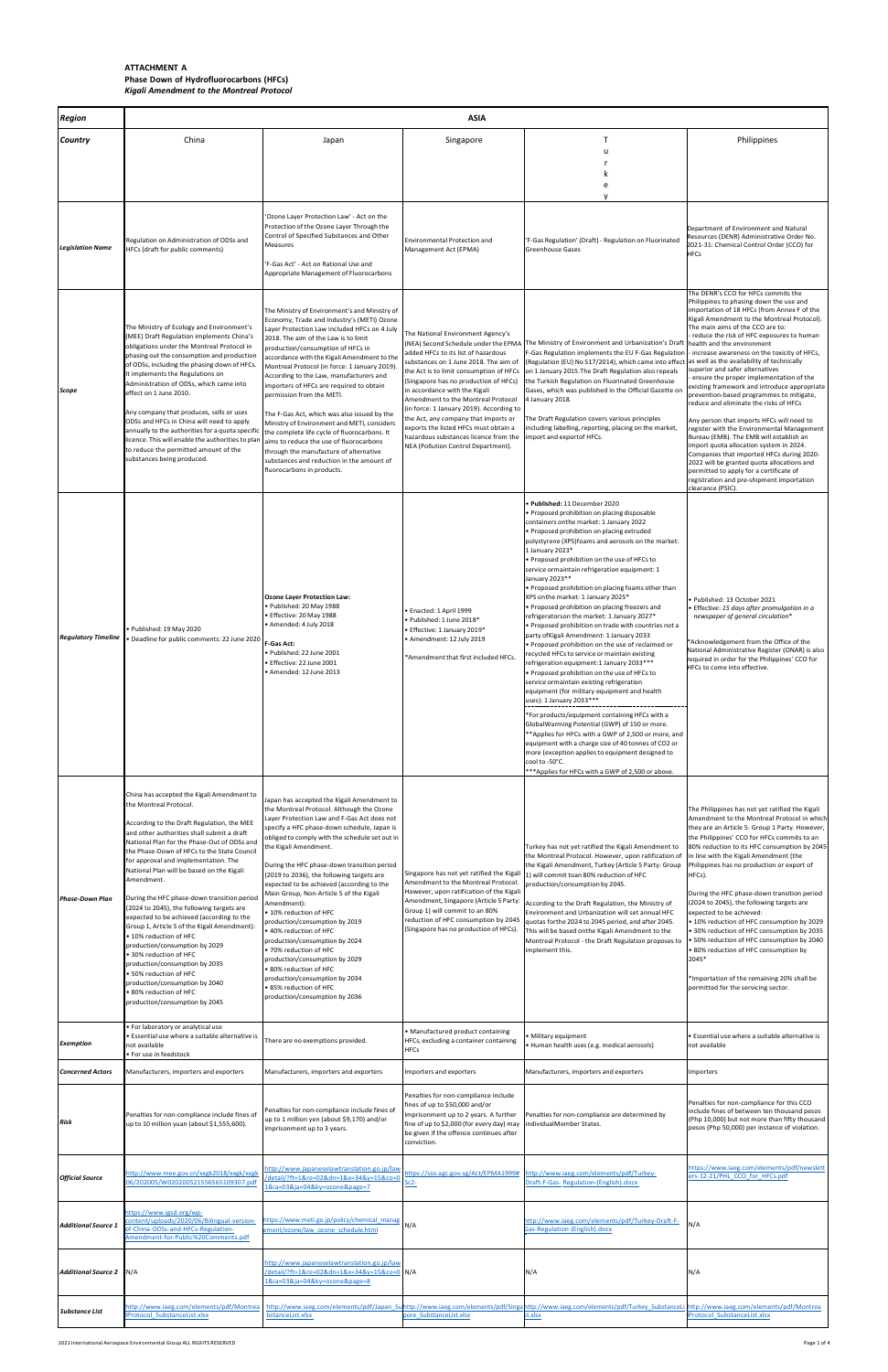| <b>Region</b>                        | <b>ASIA</b>                                                                                                                                                                                                                                                                                                                                                                                                                                                                                                                                                                                                                                                                                                                                                                                                                               | <b>AFRICA/MIDDLE EAST</b>                                                                                                                                                                                                                                                                                                                                                                                                                                                                                                                                                                                                                              |                                                                                                                                                                                                                                                                                                                                                                                                                                                                                                                                                                                                                                                                                                                                                                                                                                                                        | EUROPE/EURASIA                                                                                                                                                                                                                                                                                                                                                                                                                                                                                                                                                                                                                                                                                                                                                                                                                                                                                                                                                                                                                                             |                                                                                                                                                                                                                                                                                                                                                                                                                                                                                                                                                                                |  |
|--------------------------------------|-------------------------------------------------------------------------------------------------------------------------------------------------------------------------------------------------------------------------------------------------------------------------------------------------------------------------------------------------------------------------------------------------------------------------------------------------------------------------------------------------------------------------------------------------------------------------------------------------------------------------------------------------------------------------------------------------------------------------------------------------------------------------------------------------------------------------------------------|--------------------------------------------------------------------------------------------------------------------------------------------------------------------------------------------------------------------------------------------------------------------------------------------------------------------------------------------------------------------------------------------------------------------------------------------------------------------------------------------------------------------------------------------------------------------------------------------------------------------------------------------------------|------------------------------------------------------------------------------------------------------------------------------------------------------------------------------------------------------------------------------------------------------------------------------------------------------------------------------------------------------------------------------------------------------------------------------------------------------------------------------------------------------------------------------------------------------------------------------------------------------------------------------------------------------------------------------------------------------------------------------------------------------------------------------------------------------------------------------------------------------------------------|------------------------------------------------------------------------------------------------------------------------------------------------------------------------------------------------------------------------------------------------------------------------------------------------------------------------------------------------------------------------------------------------------------------------------------------------------------------------------------------------------------------------------------------------------------------------------------------------------------------------------------------------------------------------------------------------------------------------------------------------------------------------------------------------------------------------------------------------------------------------------------------------------------------------------------------------------------------------------------------------------------------------------------------------------------|--------------------------------------------------------------------------------------------------------------------------------------------------------------------------------------------------------------------------------------------------------------------------------------------------------------------------------------------------------------------------------------------------------------------------------------------------------------------------------------------------------------------------------------------------------------------------------|--|
| <b>Country</b>                       | Other Asian Countries                                                                                                                                                                                                                                                                                                                                                                                                                                                                                                                                                                                                                                                                                                                                                                                                                     | <b>African Countries</b>                                                                                                                                                                                                                                                                                                                                                                                                                                                                                                                                                                                                                               | <b>Middle East Countries</b>                                                                                                                                                                                                                                                                                                                                                                                                                                                                                                                                                                                                                                                                                                                                                                                                                                           | European Union (and UK)                                                                                                                                                                                                                                                                                                                                                                                                                                                                                                                                                                                                                                                                                                                                                                                                                                                                                                                                                                                                                                    | Russian Federation                                                                                                                                                                                                                                                                                                                                                                                                                                                                                                                                                             |  |
| Legislation Name N/A                 |                                                                                                                                                                                                                                                                                                                                                                                                                                                                                                                                                                                                                                                                                                                                                                                                                                           | No relevant legislation                                                                                                                                                                                                                                                                                                                                                                                                                                                                                                                                                                                                                                | No relevant legislation                                                                                                                                                                                                                                                                                                                                                                                                                                                                                                                                                                                                                                                                                                                                                                                                                                                | EU 'F-Gas Regulation' - Regulation (EU) No 517/2014 on<br>fluorinatedgreenhouse gases and repealing Regulation (EC) No<br>842/2006<br>The UK Regulation 'The ODSs and Fluorinated Greenhouse<br>Gases (Amendment etc.) (EU Exit) Regulations 2019' (mirrors the that deplete the ozone layer"<br><b>EU F-GasRegulation)</b>                                                                                                                                                                                                                                                                                                                                                                                                                                                                                                                                                                                                                                                                                                                                | Resolution of the Government of the Russian<br>Federationof March 24, 2014 N 228<br>"On measures of state regulation of the<br>consumption andcirculation of substances                                                                                                                                                                                                                                                                                                                                                                                                        |  |
| Scope                                | N/A                                                                                                                                                                                                                                                                                                                                                                                                                                                                                                                                                                                                                                                                                                                                                                                                                                       | N/A                                                                                                                                                                                                                                                                                                                                                                                                                                                                                                                                                                                                                                                    | N/A                                                                                                                                                                                                                                                                                                                                                                                                                                                                                                                                                                                                                                                                                                                                                                                                                                                                    | The Regulations establish rules for the containment, use,<br>recovery anddestruction of fluorinated greenhouse gases<br>(including HFCs) and equipment containing these substances.<br>This is aligned with the obligations of the EU and UK under the<br>Montreal Protocol. The Regulations also set limits for the<br>placing on the market of HFCs.                                                                                                                                                                                                                                                                                                                                                                                                                                                                                                                                                                                                                                                                                                     | This Resolution provides provisions to<br>implement Russia'sobligation under the<br>Montreal Protocol to reduce the consumption<br>of ODSs (including HFCs). Russia has no HFC<br>production of its own.                                                                                                                                                                                                                                                                                                                                                                       |  |
| <b>Regulatory</b><br><b>Timeline</b> | N/A                                                                                                                                                                                                                                                                                                                                                                                                                                                                                                                                                                                                                                                                                                                                                                                                                                       | N/A                                                                                                                                                                                                                                                                                                                                                                                                                                                                                                                                                                                                                                                    | N/A                                                                                                                                                                                                                                                                                                                                                                                                                                                                                                                                                                                                                                                                                                                                                                                                                                                                    | <b>EU Legislation:</b><br>· Published: 16 April 2014<br>· In force: 6 May 2014<br>· Effective: 1 January 2015<br><b>UK Legislation:</b><br>· Published: 14 March 2019<br>• In force: 31 January 2020<br>Amended: 17 December 2020                                                                                                                                                                                                                                                                                                                                                                                                                                                                                                                                                                                                                                                                                                                                                                                                                          | · Published: 24 March 2014<br>• In force: 24 May 2014                                                                                                                                                                                                                                                                                                                                                                                                                                                                                                                          |  |
| <b>Phase-Down Plan</b>               | Most of the other Asian countries<br>have not yet ratified the Kigali<br>Amendment to the Montreal<br>Protocol. However, the following<br>(other) Asian countries have either<br>ratified, accepted or approved the<br>Kigali Amendment: Armenia,<br>Bangladesh, Bhutan, Cambodia,<br>Kyrgyzstan, Laos, Malaysia,<br>Maldives, North Korea, Sri Lanka,<br>Turkmenistan and Viet Nam. These<br>countries do not have formal<br>legislation for phasing down HFCs.<br>Upon ratification of the Kigali<br>Amendment, the other countries in<br>Asia (Article 5 Parties: Group 1)<br>production/consumption by 2045.<br>However, India and Pakistan (Article committo an 80% reduction of HFC<br>5 Parties: Group 2) have been given production/consumptionby 2045.<br>an extension - 85% reduction of HFC<br>production/consumption by 2047. | All but the following African countries have<br>either accepted or ratified the Kigali Amendment $ _{\mathsf{HFCs.}}$<br>to the Montreal Protocol: Algeria, Cameroon,<br>Central African Republic, Congo, Democratic<br>Republic of the Congo, Djibouti, Egypt, Equatorial<br>Guinea, Eritrea, Kenya, Libya, Madagascar,<br>Mauritania, Morocco, South Sudan, Sudan,<br>Tunisia, United Republic of Tanzania and<br>Zimbabwe.<br>The African countries do not have formal<br>legislation forphasing down HFCs.<br>commit to an 80% reduction of HFC Upon ratification of the Kigali Amendment, the<br>countries in Africa (Article 5 Parties: Group 1) | The following Middle Eastern countries<br>have ratified the Kigali Amendment to<br>the MontrealProtocol: Cyprus, Jordan,<br>Lebanon, Syria.<br>However, these countries do not have<br>formallegislation for phasing down<br>Bahrain, Iran, Iraq, Israel, Kuwait,<br>Oman, Palestine, Qatar, Saudi Arabia,<br>the UnitedArab Emirates and Yemen<br>have not yet ratified the Kigali<br>Amendment.<br>Upon ratification of the Kigali<br>Amendment, the countries in the<br>Middle East (Article 5 Parties: Group 1)<br>commit to an 80% reduction of HFC<br>production/consumption by 2045.<br>However, some countries (Article 5<br>Parties: Group 2) have been given an<br>extension - 85% reduction of HFC<br>production/consumption by2047. These<br>countries include: Bahrain, Iran, Iraq,<br>Kuwait, Oman, Qatar, Saudi Arabia and<br>the United Arab Emirates. | The EU and UK have accepted and ratified the Kigali Amendment $ $ Russia has accepted the Kigali Amendment to<br>to the Montreal Protocol respectively.<br>According to the EU and UK Regulations, a 79% reduction in the  HFC phase-down schedule, Russia is obliged<br>production/consumption of HFCs by 2030 is expected (HFC<br>phase-downschedule provided until 2030 in Annex V - see<br>Official Source). This is in agreement with the obligations of the<br>EU and UK under the Kigali Amendment.<br>During the HFC phase-down transition period (2019 to 2036),<br>the following targets are expected to be achieved by the EU<br>and UK (according to the Main Group, Non-Article 5 of the Kigali<br>Amendment, and in line with the Regulations):<br>• 10% reduction of HFC production/consumption by 2019<br>• 40% reduction of HFC production/consumption by 2024<br>• 70% reduction of HFC production/consumption by 2029<br>• 80% reduction of HFC production/consumption by 2034<br>• 85% reduction of HFC production/consumption by 2036 | theMontreal Protocol.<br>Although the Resolution does not specify a<br>to comply with the schedule set out in the<br>Kigali Amendment.<br>During the HFC phase-down transition<br>period (2020 to 2036), the following targets<br>are expected to be achieved(according to<br>the Other Group, Non-Article 5 of the Kigali<br>Amendment):<br>• 5% reduction of HFC consumption by 2020<br>• 35% reduction of HFC consumption by 2025<br>• 70% reduction of HFC consumption by 2029<br>• 80% reduction of HFC consumption by 2034<br>. 85% reduction of HFC consumption by 2036 |  |
| <b>Exemption</b>                     | N/A                                                                                                                                                                                                                                                                                                                                                                                                                                                                                                                                                                                                                                                                                                                                                                                                                                       | N/A                                                                                                                                                                                                                                                                                                                                                                                                                                                                                                                                                                                                                                                    | N/A                                                                                                                                                                                                                                                                                                                                                                                                                                                                                                                                                                                                                                                                                                                                                                                                                                                                    | • Military equipment<br>• Refrigeration equipment                                                                                                                                                                                                                                                                                                                                                                                                                                                                                                                                                                                                                                                                                                                                                                                                                                                                                                                                                                                                          | • Circulation of ODSs intended for<br>laboratory and analytical use                                                                                                                                                                                                                                                                                                                                                                                                                                                                                                            |  |
| <b>Concerned Actors</b> N/A          |                                                                                                                                                                                                                                                                                                                                                                                                                                                                                                                                                                                                                                                                                                                                                                                                                                           | N/A                                                                                                                                                                                                                                                                                                                                                                                                                                                                                                                                                                                                                                                    | N/A                                                                                                                                                                                                                                                                                                                                                                                                                                                                                                                                                                                                                                                                                                                                                                                                                                                                    | Manufacturers, importers and exporters                                                                                                                                                                                                                                                                                                                                                                                                                                                                                                                                                                                                                                                                                                                                                                                                                                                                                                                                                                                                                     | Importers and exporters                                                                                                                                                                                                                                                                                                                                                                                                                                                                                                                                                        |  |
| Risk                                 | N/A                                                                                                                                                                                                                                                                                                                                                                                                                                                                                                                                                                                                                                                                                                                                                                                                                                       | N/A                                                                                                                                                                                                                                                                                                                                                                                                                                                                                                                                                                                                                                                    | N/A                                                                                                                                                                                                                                                                                                                                                                                                                                                                                                                                                                                                                                                                                                                                                                                                                                                                    | Penalties for non-compliance are determined by individual<br>MemberStates.                                                                                                                                                                                                                                                                                                                                                                                                                                                                                                                                                                                                                                                                                                                                                                                                                                                                                                                                                                                 | There are no penalty provisions provided for<br>non-compliance.                                                                                                                                                                                                                                                                                                                                                                                                                                                                                                                |  |
| <b>Official Source</b>               | N/A                                                                                                                                                                                                                                                                                                                                                                                                                                                                                                                                                                                                                                                                                                                                                                                                                                       | N/A                                                                                                                                                                                                                                                                                                                                                                                                                                                                                                                                                                                                                                                    | N/A                                                                                                                                                                                                                                                                                                                                                                                                                                                                                                                                                                                                                                                                                                                                                                                                                                                                    | https://eur-lex.europa.eu/legal-<br>content/EN/ALL/?uri=CELEX:320<br>14R0517                                                                                                                                                                                                                                                                                                                                                                                                                                                                                                                                                                                                                                                                                                                                                                                                                                                                                                                                                                               | http://base.garant.ru/70620580/#friends                                                                                                                                                                                                                                                                                                                                                                                                                                                                                                                                        |  |
| Additional Source N/A                |                                                                                                                                                                                                                                                                                                                                                                                                                                                                                                                                                                                                                                                                                                                                                                                                                                           | N/A                                                                                                                                                                                                                                                                                                                                                                                                                                                                                                                                                                                                                                                    | N/A                                                                                                                                                                                                                                                                                                                                                                                                                                                                                                                                                                                                                                                                                                                                                                                                                                                                    | https://www.legislation.gov.uk/uksi/2019/583/contents/made N/A                                                                                                                                                                                                                                                                                                                                                                                                                                                                                                                                                                                                                                                                                                                                                                                                                                                                                                                                                                                             |                                                                                                                                                                                                                                                                                                                                                                                                                                                                                                                                                                                |  |
| <b>Additional Source</b> N/A         |                                                                                                                                                                                                                                                                                                                                                                                                                                                                                                                                                                                                                                                                                                                                                                                                                                           | N/A                                                                                                                                                                                                                                                                                                                                                                                                                                                                                                                                                                                                                                                    | N/A                                                                                                                                                                                                                                                                                                                                                                                                                                                                                                                                                                                                                                                                                                                                                                                                                                                                    | N/A                                                                                                                                                                                                                                                                                                                                                                                                                                                                                                                                                                                                                                                                                                                                                                                                                                                                                                                                                                                                                                                        | N/A                                                                                                                                                                                                                                                                                                                                                                                                                                                                                                                                                                            |  |
| <b>Substance List</b>                | /MontrealProtocol SubstanceList.xl ocol SubstanceList.xlsx<br><u>SX</u>                                                                                                                                                                                                                                                                                                                                                                                                                                                                                                                                                                                                                                                                                                                                                                   | http://www.iaeg.com/elements/pdf http://www.iaeg.com/elements/pdf/MontrealProt                                                                                                                                                                                                                                                                                                                                                                                                                                                                                                                                                                         | http://www.iaeg.com/elements/pdf/Mo<br>ntrealProtocol SubstanceList.xlsx                                                                                                                                                                                                                                                                                                                                                                                                                                                                                                                                                                                                                                                                                                                                                                                               | http://www.iaeg.com/elements/pdf/EUandUK SubstanceList.xl                                                                                                                                                                                                                                                                                                                                                                                                                                                                                                                                                                                                                                                                                                                                                                                                                                                                                                                                                                                                  | http://www.iaeg.com/elements/pdf/Russia Su<br>bstanceList.xlsx                                                                                                                                                                                                                                                                                                                                                                                                                                                                                                                 |  |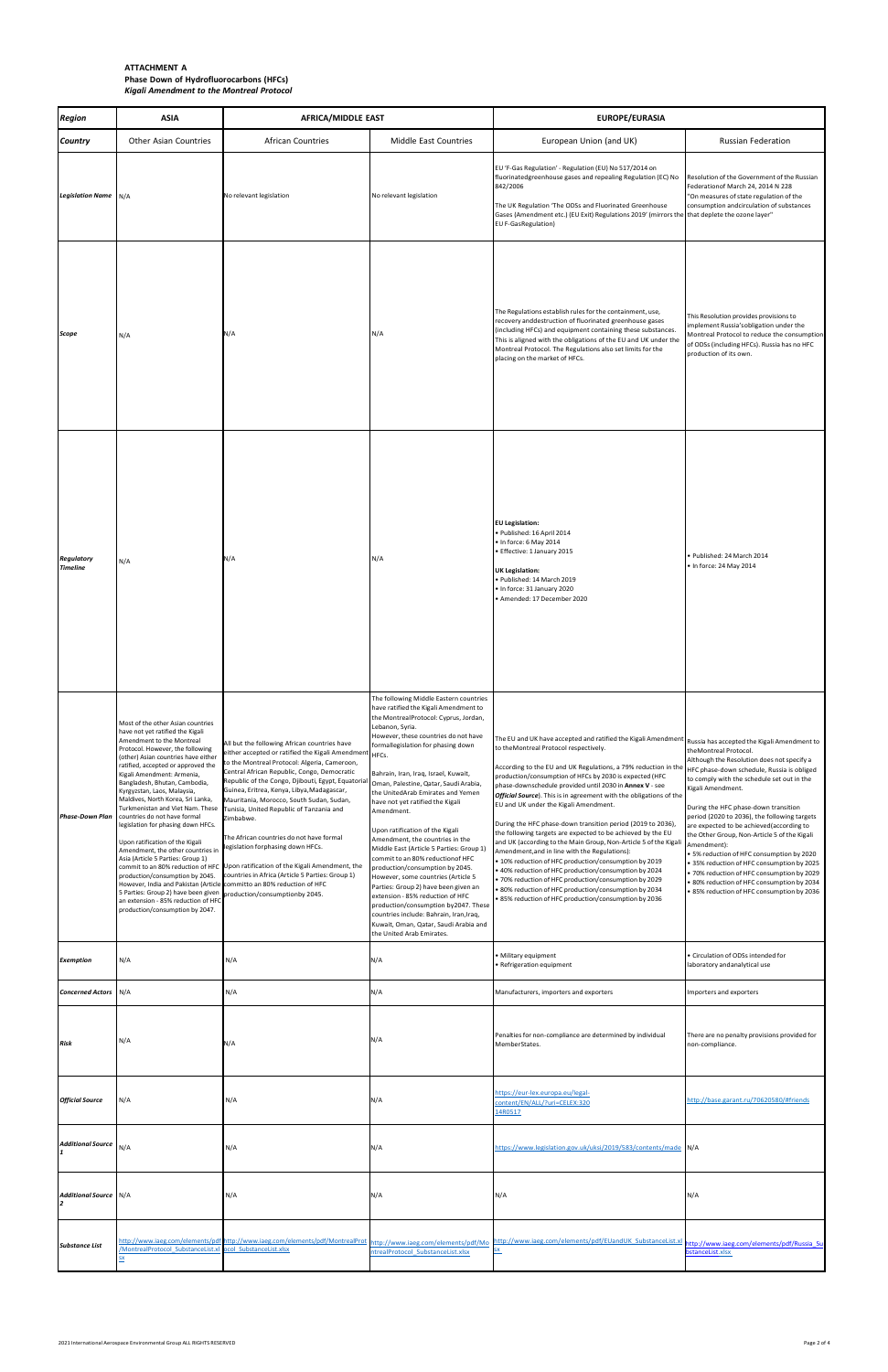| <b>Region</b>              | <b>NORTH AMERICA</b>                                                                                                                                                                                                                                                                                                                                                                                                                                                                                                                                                                                                                                                                                                                                                                                                                                                                                                                                                                                                                                                                                                                                                                                                                                                                                                                                                                                                                                                                                                                                                                                                                                                                                                                                                                                                    |                                                                                                                                                                                                                                                                                                                                                                                                                                                                                                                                                                                                                                                                                                                                                                                                                                                                                       |  |  |  |
|----------------------------|-------------------------------------------------------------------------------------------------------------------------------------------------------------------------------------------------------------------------------------------------------------------------------------------------------------------------------------------------------------------------------------------------------------------------------------------------------------------------------------------------------------------------------------------------------------------------------------------------------------------------------------------------------------------------------------------------------------------------------------------------------------------------------------------------------------------------------------------------------------------------------------------------------------------------------------------------------------------------------------------------------------------------------------------------------------------------------------------------------------------------------------------------------------------------------------------------------------------------------------------------------------------------------------------------------------------------------------------------------------------------------------------------------------------------------------------------------------------------------------------------------------------------------------------------------------------------------------------------------------------------------------------------------------------------------------------------------------------------------------------------------------------------------------------------------------------------|---------------------------------------------------------------------------------------------------------------------------------------------------------------------------------------------------------------------------------------------------------------------------------------------------------------------------------------------------------------------------------------------------------------------------------------------------------------------------------------------------------------------------------------------------------------------------------------------------------------------------------------------------------------------------------------------------------------------------------------------------------------------------------------------------------------------------------------------------------------------------------------|--|--|--|
| <b>Country</b>             | <b>United States of America</b>                                                                                                                                                                                                                                                                                                                                                                                                                                                                                                                                                                                                                                                                                                                                                                                                                                                                                                                                                                                                                                                                                                                                                                                                                                                                                                                                                                                                                                                                                                                                                                                                                                                                                                                                                                                         | Canada                                                                                                                                                                                                                                                                                                                                                                                                                                                                                                                                                                                                                                                                                                                                                                                                                                                                                |  |  |  |
| <b>Legislation Name</b>    | American Innovation and Manufacturing (AIM) Act 2020<br>Final Rule - Phasedown of Hydrofluorocarbons: Establishing the Allowance Allocation and Trading Program under the AIM Act*<br>*Please refer to the US Phasedown of HFCs Final Rule Regulatory Alert for further information.                                                                                                                                                                                                                                                                                                                                                                                                                                                                                                                                                                                                                                                                                                                                                                                                                                                                                                                                                                                                                                                                                                                                                                                                                                                                                                                                                                                                                                                                                                                                    | ODSs and Halocarbon Alternatives Regulations                                                                                                                                                                                                                                                                                                                                                                                                                                                                                                                                                                                                                                                                                                                                                                                                                                          |  |  |  |
| Scope                      | The AIM Act 2020, which authorises the US Environmental Protection Agency (EPA) to regulate HFCs, aims to phase down<br>the production and consumption of the listed HFCs (see Substance List), manage the listed HFCs and alternatives, and<br>facilitate transition to next-generation technologies. It is included in the Consolidated Appropriations Act, 2021 (H.R. 133),<br>which was amended on 21 December 2020.<br>On 19 May 2021, the EPA published a Notice of Proposed Rulemaking (NPRM) in the Federal Register, which provides a<br>Proposed Rule - the first regulation under the Act. The NPRM outlines baseline levels for HFC production and consumption,<br>methodology for allocating and trading HFC allowances (2022 and 2023), and a compliance and enforcement system. The<br>Final Rule was published on 5 October 2021 and became effective on 4 November 2021. Please refer to US Phasedown of<br><b>HFCs Final Rule Regulatory Alert for further information.</b><br>The Act implements the Clean Air Act, Title VI - Stratospheric Ozone Protection, which outlines the phase out of ODSs<br>aligning with the schedule laid out in the Montreal Protocol.                                                                                                                                                                                                                                                                                                                                                                                                                                                                                                                                                                                                                                 | The Regulations implement Canada's obligations under the Montreal Protocol<br>to phase out the production and consumption of ODSs (including the phase<br>down of the consumption of HFC). Canada has no HFC production of its own.<br>The Regulations were preceded by the ODSs Regulations, 1998.                                                                                                                                                                                                                                                                                                                                                                                                                                                                                                                                                                                   |  |  |  |
| <b>Regulatory Timeline</b> | · Enacted: 27 December 2020<br>• NPRM published: 19 May 2021<br>. Deadline for comments on information collection provisions for NPRM: 3 June 2021<br>· Deadline for comments on NPRM: 6 July 2021<br>. Issue final HFC phase-down regulations (by EPA): 23 September 2021<br>• Final Rule published: 5 October 2021*<br>• Final Rule effective: 4 November 2021*<br>• Prohibition on production of regulated HFCs above allowance issued by authority: 1 January 2022 **<br>. Prohibition on import of bulk regulated HFCs: 1 January 2022<br>• Prohibition on production/import of regulated HFCs above application-specific allowance issued by authority: 1 January<br>2022<br>Restriction on international transfer of HFC production allowance: 1 January 2022<br>• Prohibition on sale/offer to sale/distribution of containers without adequate labelling/markings: 1 January 2022<br>. Proposed prohibition for import and placement of HFCs in disposable cylinders: 1 July 2023<br>• Proposed compliance for transition to refillable cylinders: 1 July 2023<br>• Proposed registration for selling HFC containers produced, imported or reclaimed before 1 January 2024: 15 November<br>2023<br>• EPA Review on HFC allowance allocations and trading: 2024<br>Proposed prohibition of sale/offer of sale of regulated substances in disposable cylinders: 1 January 2025<br>*Please refer to the US Phasedown of HFCs Final Rule Regulatory Alert for other key dates.<br>**The regulated substances that are produced must be consumed or destroyed under 40 CFR 84.29 within 30 days (if<br>destruction technology is located at the production facility) or 90 days (if destruction technology is not located at the<br>production facility).                                                           | • Published (SOR/2016-137): 13 June 2016<br>In force (SOR/2016-137): 30 June 2016<br>Amended (SOR/2020-177): 2 September 2020 •                                                                                                                                                                                                                                                                                                                                                                                                                                                                                                                                                                                                                                                                                                                                                       |  |  |  |
| <b>Phase-Down Plan</b>     | The US has not yet ratified the Kigali Amendment to the Montreal Protocol. However, upon ratification, the US (Non-Article<br>5 Party - Main Group) will be obliged to reduce its HFC production/consumption by 85% by 2036.<br>The US's obligations under the Kigali Amendment are reflected in the AIM Act 2020, corresponding NPRM (published: 19<br>May 2021) and Final Rule (published: 5 October 2021),* which set an HFC phase-down schedule (Section (e)(2)(C) of AIM<br>Act 2020 - see Official Source ; Table 3 or 40 CFR 84.7 of NPRM - see Additional Source 2 ; see also below for schedule).<br>According to the Act, NPRM and Final Rule,* annual allocations will also be set by the EPA for each HFC producer and<br>importer in the US by 1st of October of each calendar year. Allowances will be allocated by the EPA for the following 6<br>applications for 5 years following enactment of the Act:<br>· propellants in metered dose inhalers<br>· defense sprays<br>• structural composite foams for marine and trailer uses<br>• etching of semiconductor material or wafers and cleaning<br>· mission-critical military needs<br>on board aerospace fire suppression<br>During the HFC phase-down transition period (2020 to 2036), the following targets are expected to be achieved (according<br>to the AIM Act 2020, and in line with the Main Group, Non-Article 5 of the Kigali Amendment):<br>• 10% reduction of HFC production/consumption by 2023<br>• 40% reduction of HFC production/consumption by 2028<br>70% reduction of HFC production/consumption by 2033<br>• 80% reduction of HFC production/consumption by 2035<br>• 85% reduction of HFC production/consumption by 2036<br>*Please refer to the US Phasedown of HFCs Final Rule Regulatory Alert for further information. | Canada has ratified the Kigali Amendment to the Montreal Protocol.<br>The Amendment to the Regulations (SOR/2020-177) outlines a HFC phase-<br>down schedule, which involves an 85% reduction of HFC consumption by 2036<br>(Table 1 - see Additional Source 1; see also below for phase-down schedule).<br>This is in agreement with the obligations of Canada (Non-Article 5 Party - Main<br>Group) under the Kigali Amendment.<br>During the HFC phase-down transition period (2019 to 2036), the following<br>targets are expected to be achieved (according to the Main Group, Non-Article<br>5 of the Kigali Amendment, and Regulations):<br>• 10% reduction of HFC consumption by 2019<br>∙ 40% reduction of HFC consumption by 2024<br>• 70% reduction of HFC consumption by 2029<br>• 80% reduction of HFC consumption by 2034<br>∙ 85% reduction of HFC consumption by 2036 |  |  |  |
| <b>Exemption</b>           | Essential use where a suitable alternative is not available<br>• Export-bound domestic manufacturing<br>• Feedstocks and process agents                                                                                                                                                                                                                                                                                                                                                                                                                                                                                                                                                                                                                                                                                                                                                                                                                                                                                                                                                                                                                                                                                                                                                                                                                                                                                                                                                                                                                                                                                                                                                                                                                                                                                 | • Essential use where a suitable alternative is not available<br>• For use in feedstock<br>· For laboratory or analytical use                                                                                                                                                                                                                                                                                                                                                                                                                                                                                                                                                                                                                                                                                                                                                         |  |  |  |
| <b>Concerned Actors</b>    | Manufacturers, importers and exporters                                                                                                                                                                                                                                                                                                                                                                                                                                                                                                                                                                                                                                                                                                                                                                                                                                                                                                                                                                                                                                                                                                                                                                                                                                                                                                                                                                                                                                                                                                                                                                                                                                                                                                                                                                                  | Importers and exporters                                                                                                                                                                                                                                                                                                                                                                                                                                                                                                                                                                                                                                                                                                                                                                                                                                                               |  |  |  |
| Risk                       | Penalties for non-compliance include banning a company and its owner(s) receiving future allowances from the EPA.                                                                                                                                                                                                                                                                                                                                                                                                                                                                                                                                                                                                                                                                                                                                                                                                                                                                                                                                                                                                                                                                                                                                                                                                                                                                                                                                                                                                                                                                                                                                                                                                                                                                                                       | Penalties for non-compliance include fines of up to \$500,000.                                                                                                                                                                                                                                                                                                                                                                                                                                                                                                                                                                                                                                                                                                                                                                                                                        |  |  |  |
| <b>Official Source</b>     | https://www.epa.gov/sites/production/files/2021-<br>03/documents/aim act section 103 of h.r. 133 consolidated appropriations act 2021.pdf                                                                                                                                                                                                                                                                                                                                                                                                                                                                                                                                                                                                                                                                                                                                                                                                                                                                                                                                                                                                                                                                                                                                                                                                                                                                                                                                                                                                                                                                                                                                                                                                                                                                               | https://laws-lois.justice.gc.ca/eng/regulations/SOR-2016-137/FullText.html                                                                                                                                                                                                                                                                                                                                                                                                                                                                                                                                                                                                                                                                                                                                                                                                            |  |  |  |
| <b>Additional Source 1</b> | https://rules.house.gov/sites/democrats.rules.house.gov/files/BILLS-116HR133SA-RCP-116-68.pdf                                                                                                                                                                                                                                                                                                                                                                                                                                                                                                                                                                                                                                                                                                                                                                                                                                                                                                                                                                                                                                                                                                                                                                                                                                                                                                                                                                                                                                                                                                                                                                                                                                                                                                                           | https://gazette.gc.ca/rp-pr/p2/2020/2020-09-02/html/sor-dors177-eng.html                                                                                                                                                                                                                                                                                                                                                                                                                                                                                                                                                                                                                                                                                                                                                                                                              |  |  |  |
| <b>Additional Source 2</b> | https://www.federalregister.gov/documents/2021/05/19/2021-09545/phasedown-of-hydrofluorocarbons-establishing-the-<br>allowance-allocation-and-trading-program-under-the                                                                                                                                                                                                                                                                                                                                                                                                                                                                                                                                                                                                                                                                                                                                                                                                                                                                                                                                                                                                                                                                                                                                                                                                                                                                                                                                                                                                                                                                                                                                                                                                                                                 | N/A                                                                                                                                                                                                                                                                                                                                                                                                                                                                                                                                                                                                                                                                                                                                                                                                                                                                                   |  |  |  |
| <b>Substance List</b>      | http://www.iaeg.com/elements/pdf/USA SubstanceList.xlsx                                                                                                                                                                                                                                                                                                                                                                                                                                                                                                                                                                                                                                                                                                                                                                                                                                                                                                                                                                                                                                                                                                                                                                                                                                                                                                                                                                                                                                                                                                                                                                                                                                                                                                                                                                 | http://www.iaeg.com/elements/pdf/Canada SubstanceList.xlsx                                                                                                                                                                                                                                                                                                                                                                                                                                                                                                                                                                                                                                                                                                                                                                                                                            |  |  |  |